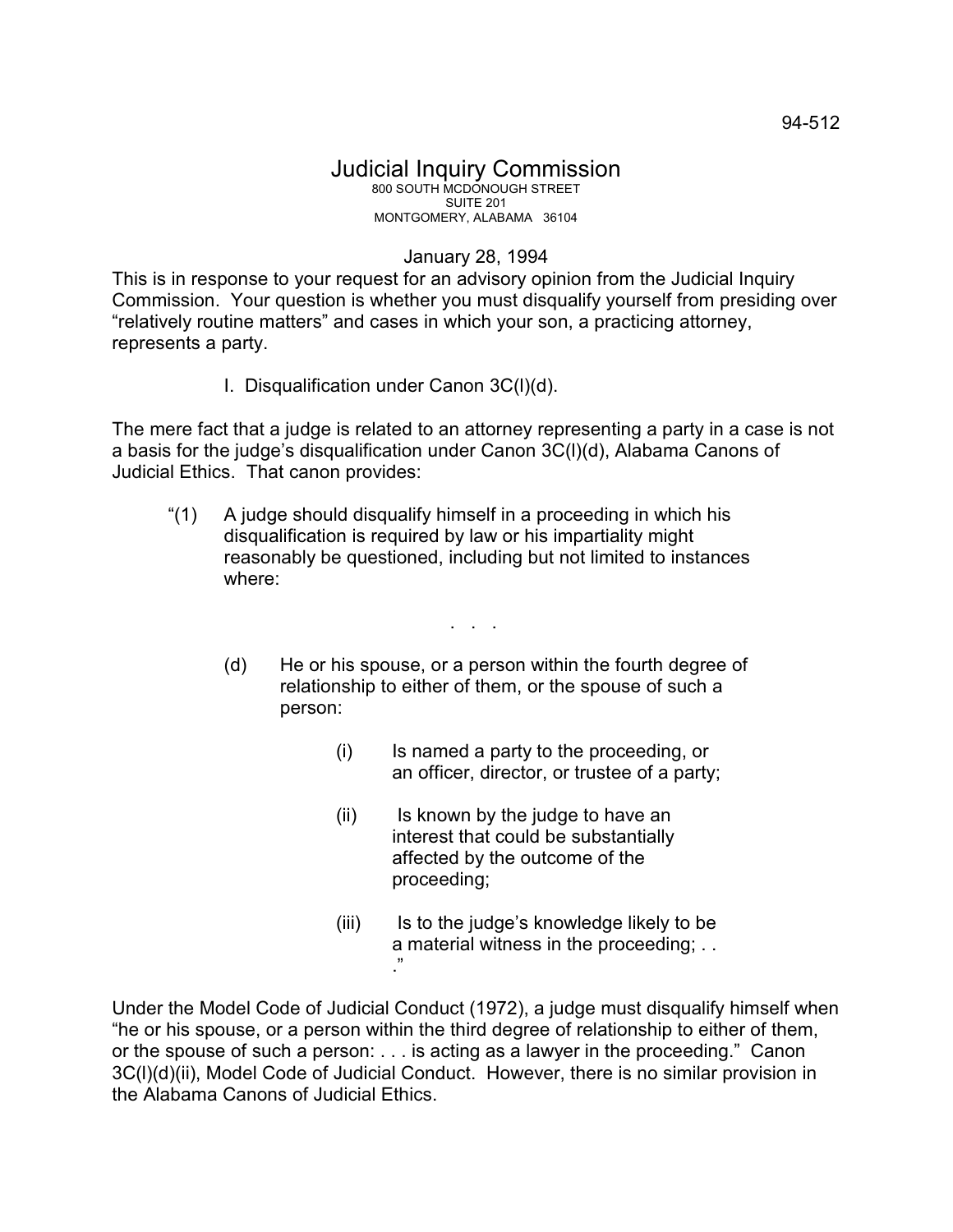## 93-512 Page 2

Covering essentially the same prohibition, Ala. Code 1975, § 12-1-12 provides:

"No judge of any court shall sit in any case or proceeding in which he is interested or related to any party within the fourth degree of consanguinity or affinity or in which he has been of counsel or in which is called in question the validity of any judgment or judicial proceeding in which he was of counsel or the validity or construction of any instrument or paper prepared or signed by him as counsel or attorney, without the consent of the parties entered of record or put in writing if the court is not of record."

"Under the common law the mere fact that the trial judge is related to one of the attorneys does not disqualify the judge." Ex parte Clanahan, 261 Ala. 87, 90, 72 So.2d 833 (1954). In that case, the Alabama Supreme Court held that a judge is not disqualified merely because the judge is related to an attorney in the case: "[T]o disqualify a judge for and on account of relationship, the relationship must be within the prohibited degree (fourth degree of consanguinity or affinity), the employment must be on a contingent basis, the fee must be a lien on the judgment or decree and the amount of the fee must be affected by the amount of the recovery." Clanahan, 261 Ala. at 93. In State ex rel. Smith v. Deason, 264 Ala. 596, 600, 88 So.2d 674 (1956), that court held that the mere fact that the judge's father was the attorney for one of the parties did not establish the father/attorney as a "party" within the meaning of Ala. Code 1975, § 12-1-12, although an attorney may be a "party" when he is "directly interested in the subject matter of the suit, as for example, where he is employed on a contingent fee payable out of the judgment recovered. Deason, 264 Ala. at 600. See Gulf States Steel Company v. Christison, 228 Ala. 622, 625-26, 154 So. 565 (1934).

Relying on Clanahan, the Alabama Court of Criminal Appeals held that a district court judge was not disqualified merely because the judge's brother was one of the assistant district attorneys who participated in some of the proceedings: "The district court's judge's brother, acting in his official capacity as an assistant district attorney, did not have 'an interest that could be substantially affected by the outcome of the proceedings,' see Canon 3C(l)(d)(ii), Canons of Judicial Ethics, and he was not a 'party,' see, § 12-1-12, Code of Alabama 1975." Davis v. State, 554 So.2d 1094, 1098 (Ala.Cr.App. 1984) (emphasis in original), affirmed, 554 So.2d 1111 (Ala. 1989), cert. denied, \_\_\_ U.S. \_\_\_, 111 S.Ct. 1091, 112 L.Ed.2d 1196 (1991).

However, the Alabama Court of Civil Appeals has stated: "It is clear to this court that under Canon 3(C)(1)(d) of the Canons of Judicial Ethics a trial judge is disqualified where it is found that he is related to one of the parties or attorneys within the fourth degree." Guthery v. Guthery, 409 So.2d 844, 846 (Ala.Civ.App. 1981) (emphasis added).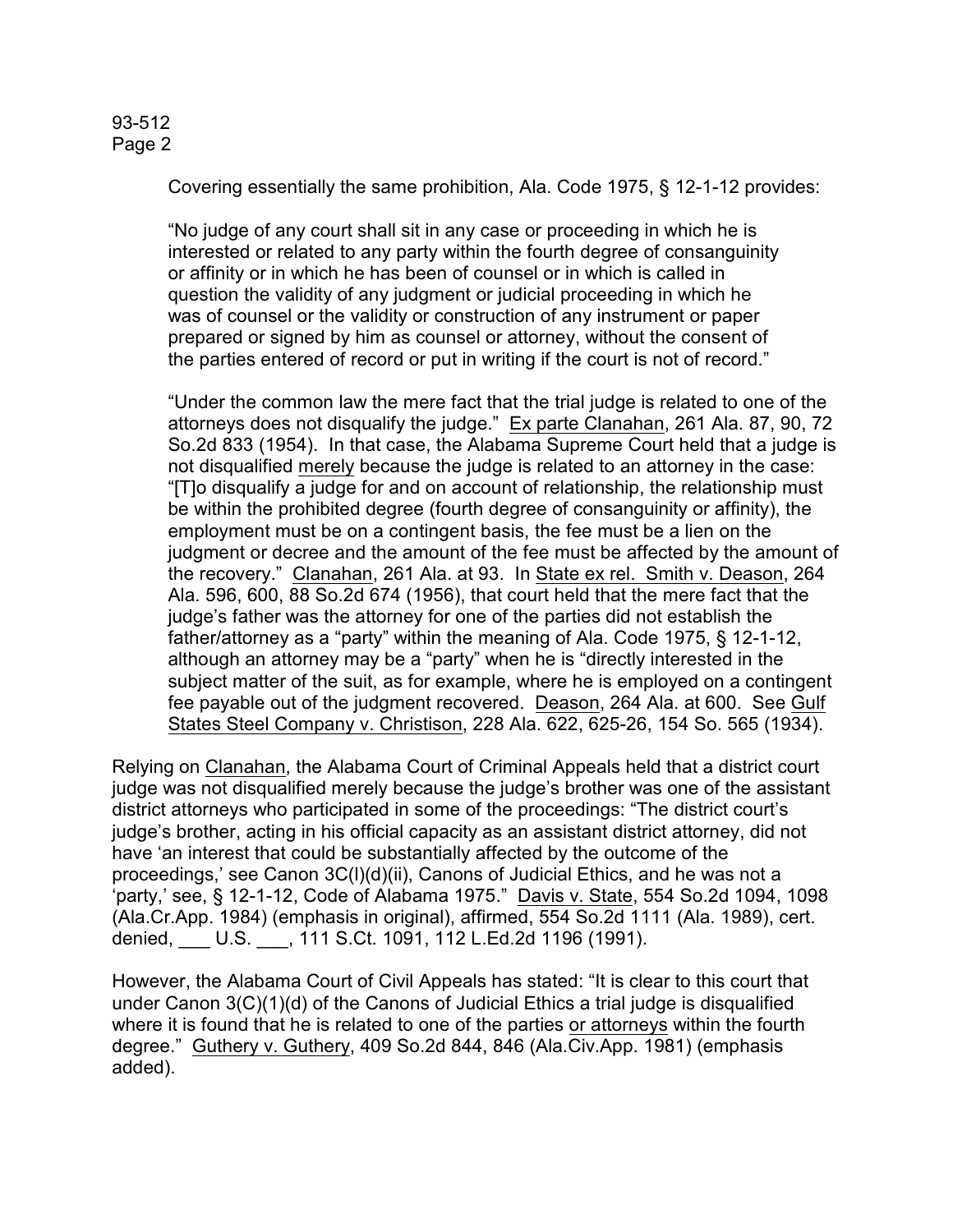## 94-512 Page 3

In September of 1993, the Judicial Inquiry Commission addressed a related issue in Advisory Opinion 88-338 in which the Commission held that a judge is not disqualified from sitting in a proceeding merely because a party is represented by a member of a law firm in which the judge's uncle holds the position of senior partner. We now expressly limit that opinion to that particular factual situation - where the judge is related to member of the law firm and not to the particular attorney appearing before the judge.

Based on the above, we conclude that the mere fact that a judge is related to an attorney representing a party to a proceeding is not a basis for disqualification under either Canon 3C or Ala. Code 1975, § 12-1-12.

II. Disqualification under Canon 2.

Canon 2, Alabama Canons of Judicial Ethics provides in pertinent part:

## **"A judge should avoid impropriety and the appearance of impropriety in all his activities.**

- "A. A judge should respect and comply with the law and should conduct himself at all times in a manner that promotes public confidence in the integrity and impartiality of the judiciary.
- "B. A judge should at all times maintain the decorum and temperance befitting his office and should avoid conduct prejudicial to the administration of justice which brings the judicial office into disrepute.
- "C. A judge should not allow his family, social, or other relationships to influence his judicial conduct or judgment. He should not lend the prestige of his office to advance the private interests of others; nor should he convey or permit others to convey the impression that they are in a special position to influence him." (Emphasis added.)

It is the opinion of this Commission that pursuant to Canon 2, a judge should not preside over any matter in which the judge's child serves as an attorney for one of the parties unless all the parties and their attorneys have agreed in open court and upon the record to a waiver of such disqualification. The waiver of this disqualification is in response to situations where a judge must preside over cases in rural areas, even when the attorney is related to the judge, in order to provide parties with a speedy trial." J. Shaman, S. Lubet, J. Alfini, Judicial Conduct and Ethics §5.12 at 119 (1990).

It is the opinion of this Commission that you should not preside over or issue a ruling in any case in which your son represents a party, even with regard to matters that are non-contested and considered "routine," unless a waiver of disqualification has been obtained from all of the parties and their lawyers. Under Canon 2, you should not appoint your son to act as guardian ad litem or to represent an indigent criminal defendant.